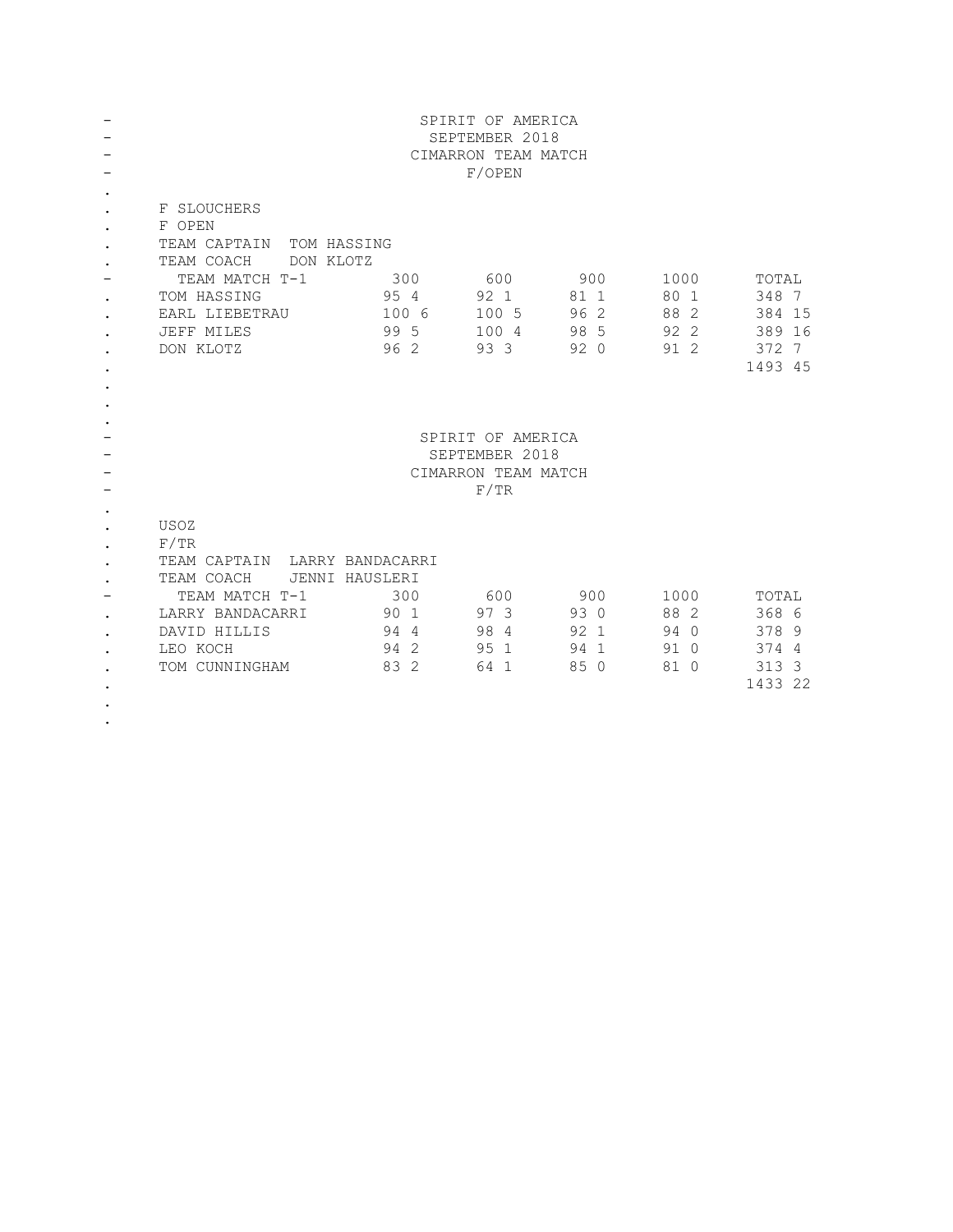|                        | SPIRIT OF AMERICA<br>SEPTEMBER 2018<br>CIMARRON TEAM MATCH<br>TARGET RIFLE |                |              |             |              |                   |  |
|------------------------|----------------------------------------------------------------------------|----------------|--------------|-------------|--------------|-------------------|--|
| $\bullet$              | US VETERANS RASMUSSEN                                                      |                |              |             |              |                   |  |
| $\bullet$              | TARGET RIFLE                                                               |                |              |             |              |                   |  |
|                        | TEAM CAPTAIN GARY RASMUSSEN                                                |                |              |             |              |                   |  |
|                        | TEAM COACH GARY RASMUSSEN<br>TEAM MATCH T-1                                | 300            |              |             |              |                   |  |
|                        | RICKY L. HUNT                                                              | 100 3          | 600<br>100 5 | 900<br>98 5 | 1000<br>96 2 | TOTAL<br>394 15   |  |
| $\bullet$<br>$\bullet$ | WAYNE BUDBILL                                                              | 100 5          | 100 5        | 100 7       | 99 3         | 399 20            |  |
|                        | JON HOWELL                                                                 | 100 7          | 994          | 100 5       | 994          | 398 20            |  |
|                        | KEITH HOVERSTAD                                                            | 100 7          | 100 5        | 996         | 997          | 398 25            |  |
|                        |                                                                            |                |              |             |              | 1589 80           |  |
|                        |                                                                            |                |              |             |              |                   |  |
|                        |                                                                            |                |              |             |              |                   |  |
|                        | USNRT                                                                      |                |              |             |              |                   |  |
| $\bullet$              | TARGET RIFLE                                                               |                |              |             |              |                   |  |
| $\bullet$              | TEAM CAPTAIN TRUDIE FAY                                                    |                |              |             |              |                   |  |
|                        | TEAM COACH BRIAN MRNAK                                                     |                |              |             |              |                   |  |
|                        | TEAM MATCH T-1                                                             | 300            | 600          | 900         | 1000         | TOTAL             |  |
|                        | TRUDIE FAY                                                                 | 100 8          | 100 7        | 994         | 994          | 398 23            |  |
| $\bullet$              | JOHN FIELD                                                                 | 100 4          | 100 4        | 100 7       | 97 3         | 397 18            |  |
|                        | BEN LUCCHESI<br>JERRY ILIFF                                                | 100 4<br>100 7 | 994<br>984   | 98 5<br>995 | 97 2<br>98 3 | 394 15<br>395 19  |  |
|                        |                                                                            |                |              |             |              | 1584 75           |  |
|                        |                                                                            |                |              |             |              |                   |  |
|                        |                                                                            |                |              |             |              |                   |  |
|                        |                                                                            |                |              |             |              |                   |  |
|                        | US VETERANS OCONNELL                                                       |                |              |             |              |                   |  |
|                        | TARGET RIFLE                                                               |                |              |             |              |                   |  |
| $\bullet$              | TEAM CAPTAIN JIM OCONNELL                                                  |                |              |             |              |                   |  |
|                        | TEAM COACH<br>JIM OCONNELL<br>TEAM MATCH T-1                               | 300            | 600          | 900         | 1000         | TOTAL             |  |
| $\bullet$              | PETER CHURCH                                                               | 995            | 992          | 994         | 96 O         | 393 11            |  |
| $\bullet$              | NOMA MAYO                                                                  | 99 6           | 100 5        | 996         | 98 2         | 396 19            |  |
|                        | MARTIN MAYO                                                                | 100 6          | 1003         | 1003        | 98 4         | 398 16            |  |
|                        | RANDY PIKE                                                                 | 100 6          | 90 5         | 97 2        | 95 3         | 382 16            |  |
|                        |                                                                            |                |              |             |              | 1569 62           |  |
|                        |                                                                            |                |              |             |              |                   |  |
|                        |                                                                            |                |              |             |              |                   |  |
| $\bullet$              | US VETERANS CLOWDIS                                                        |                |              |             |              |                   |  |
| $\bullet$              | TARGET RIFLE                                                               |                |              |             |              |                   |  |
| $\bullet$              | TEAM CAPTAIN BLAIR CLOWDIS                                                 |                |              |             |              |                   |  |
| $\bullet$              | TEAM COACH BLAIR CLOWDIS                                                   |                |              |             |              |                   |  |
|                        | TEAM MATCH T-1                                                             | 300            | 600          | 900         | 1000         | TOTAL             |  |
| $\bullet$              | ROBERT STEKETEE                                                            | 100 9          | 100 3        | 983         | 998          | 397 23            |  |
|                        | GERALD DECOSTA                                                             | 98 4           | 96 2         | 100 5       | 963          | 390 14            |  |
|                        | JON RHYNARD<br>JAMES (JP) YOUNG 100 2 97 4                                 | 99 4           | 100 8        | 99 5        | 91 2         | 389 19            |  |
|                        |                                                                            |                |              | 994         | 95 4         | 391 14<br>1567 70 |  |
|                        |                                                                            |                |              |             |              |                   |  |
|                        |                                                                            |                |              |             |              |                   |  |

. IDAHO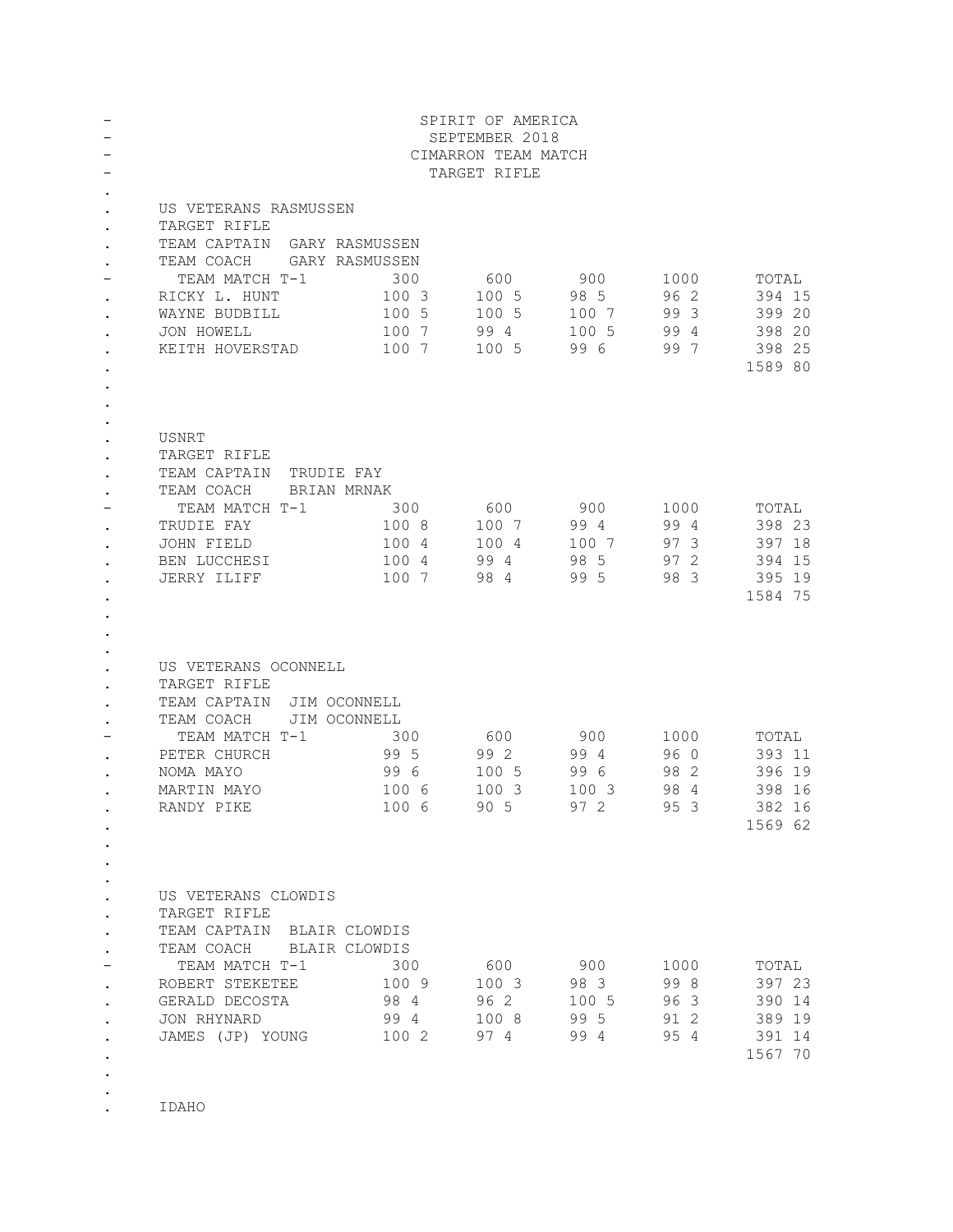|           | TARGET RIFLE                                                          |            |                            |          |                      |         |  |  |
|-----------|-----------------------------------------------------------------------|------------|----------------------------|----------|----------------------|---------|--|--|
|           | TEAM CAPTAIN CHRISTINE CRANDALL                                       |            |                            |          |                      |         |  |  |
|           | TEAM COACH<br>JOHN SMITH                                              |            |                            |          |                      |         |  |  |
|           | TEAM MATCH T-1                                                        | 300        | 600                        | 900      | 1000                 | TOTAL   |  |  |
| $\bullet$ | JIM FOSTER                                                            | 100 5      | 100 6                      | 97 1     | 93 1                 | 390 13  |  |  |
|           | CHRISTINE CRANDALL                                                    | 98 7       | 100 7                      | 99 4     | 96 2                 | 393 20  |  |  |
| $\bullet$ | STEFFEN BUNDE                                                         | 100 6      | 100 6                      | 99 3     | 93 3                 | 392 18  |  |  |
| $\bullet$ | JOHN SMITH                                                            | 983        | 97 3                       | 100 4    | 93 3                 | 388 13  |  |  |
|           |                                                                       |            |                            |          |                      | 1563 64 |  |  |
|           |                                                                       |            |                            |          |                      |         |  |  |
|           |                                                                       |            |                            |          |                      |         |  |  |
| $\bullet$ | US VETERANS CRANDALL                                                  |            |                            |          |                      |         |  |  |
| $\bullet$ | TARGET RIFLE                                                          |            |                            |          |                      |         |  |  |
| $\bullet$ | TEAM CAPTAIN DAVID CRANDALL                                           |            |                            |          |                      |         |  |  |
|           | TEAM COACH<br>DAVID CRANDALL                                          |            |                            |          |                      |         |  |  |
|           | TEAM MATCH T-1                                                        | 300        | 600                        | 900      | 1000                 | TOTAL   |  |  |
| $\bullet$ | NORM CRAWFORD                                                         | 100 1      | 996                        | 974      | 940                  | 390 11  |  |  |
|           | CHARLES CLARK                                                         | 97 4       | 976                        | 984      | 98 3                 | 390 17  |  |  |
|           | RON SEKELLICK                                                         | 983        | 94 2                       | 994      | 95 3                 | 386 12  |  |  |
| $\bullet$ | RANDY GREGORY                                                         | 100 6      | 100 5                      | 98 6     | 971                  | 395 18  |  |  |
| $\bullet$ |                                                                       |            |                            |          |                      | 1561 58 |  |  |
|           |                                                                       |            |                            |          |                      |         |  |  |
|           |                                                                       |            |                            |          |                      |         |  |  |
|           | NEW FRIENDS                                                           |            |                            |          |                      |         |  |  |
| $\bullet$ | TARGET RIFLE                                                          |            |                            |          |                      |         |  |  |
| $\bullet$ | TEAM CAPTAIN<br>JAMES GAINES                                          |            |                            |          |                      |         |  |  |
|           | TEAM COACH<br>BILL MEADE                                              |            |                            |          |                      |         |  |  |
|           | TEAM MATCH T-1                                                        | 300        | 600                        | - 900    | 1000                 | TOTAL   |  |  |
| $\bullet$ | <b>JAMES GAINES</b>                                                   | 98 2       | 99 3                       | 996      | 91 2                 | 387 13  |  |  |
| $\bullet$ | JOHN GILES                                                            | 964        | 984                        | 88 6     | 91 1                 | 373 15  |  |  |
|           | MICHAEL SCHALLOW                                                      | 996        | 100 6                      | 100 4    | 100 6                | 399 22  |  |  |
| $\bullet$ | BILL MEADE                                                            | 996        | 99 4                       | 99 7     | 93 4                 | 390 21  |  |  |
|           |                                                                       |            |                            |          |                      | 1549 71 |  |  |
|           |                                                                       |            |                            |          |                      |         |  |  |
|           |                                                                       |            |                            |          |                      |         |  |  |
|           | SAC VALLEY                                                            |            |                            |          |                      |         |  |  |
| $\bullet$ | TARGET RIFLE                                                          |            |                            |          |                      |         |  |  |
|           | TEAM CAPTAIN<br>MIKE CARLO                                            |            |                            |          |                      |         |  |  |
|           | TEAM COACH<br>MATT EARLY                                              |            |                            |          |                      |         |  |  |
|           | TEAM MATCH T-1                                                        | 300        | 600                        | 900 1000 |                      | TOTAL   |  |  |
|           | PAUL SCHULTZ                                                          | 973        | 983                        | 996      | 98 3                 | 392 15  |  |  |
| $\bullet$ | MATT EARLY                                                            |            | 99 6 99 6 98 6 96 3        |          |                      | 392 21  |  |  |
| $\bullet$ | DAMON BROWN                                                           |            | 99 5 96 3 81 0 99 4 375 12 |          |                      |         |  |  |
| $\bullet$ | MIKE CARLO                                                            |            | 94 3 96 1 91 3 91 1        |          |                      | 372 8   |  |  |
| $\bullet$ |                                                                       |            |                            |          |                      | 1531 56 |  |  |
| $\bullet$ |                                                                       |            |                            |          |                      |         |  |  |
|           |                                                                       |            |                            |          |                      |         |  |  |
|           |                                                                       |            |                            |          |                      |         |  |  |
| $\bullet$ | PANOLA                                                                |            |                            |          |                      |         |  |  |
| $\bullet$ | TARGET RIFLE                                                          |            |                            |          |                      |         |  |  |
| $\bullet$ | TEAM CAPTAIN TONY MILLER                                              |            |                            |          |                      |         |  |  |
| $\bullet$ | TEAM COACH YVONNE ROBERTS                                             |            |                            |          |                      |         |  |  |
| -         | TEAM MATCH T-1 300                                                    |            | 600                        | 900 1000 |                      | TOTAL   |  |  |
| $\bullet$ |                                                                       |            |                            | 86 0     |                      | 367 6   |  |  |
| $\bullet$ | THOMAS COGGINS<br>GREGG FOSTER 100 5 99 5<br>YVONNE ROBERTS 99 6 99 5 |            |                            | 933      | 90 0<br>93 0<br>97 2 | 385 13  |  |  |
|           |                                                                       |            |                            | 96 3     |                      | 391 16  |  |  |
|           | TONY MILLER                                                           | 100 6 91 0 |                            | 99 5     | 95 3                 | 385 14  |  |  |
|           |                                                                       |            |                            |          |                      | 1528 49 |  |  |